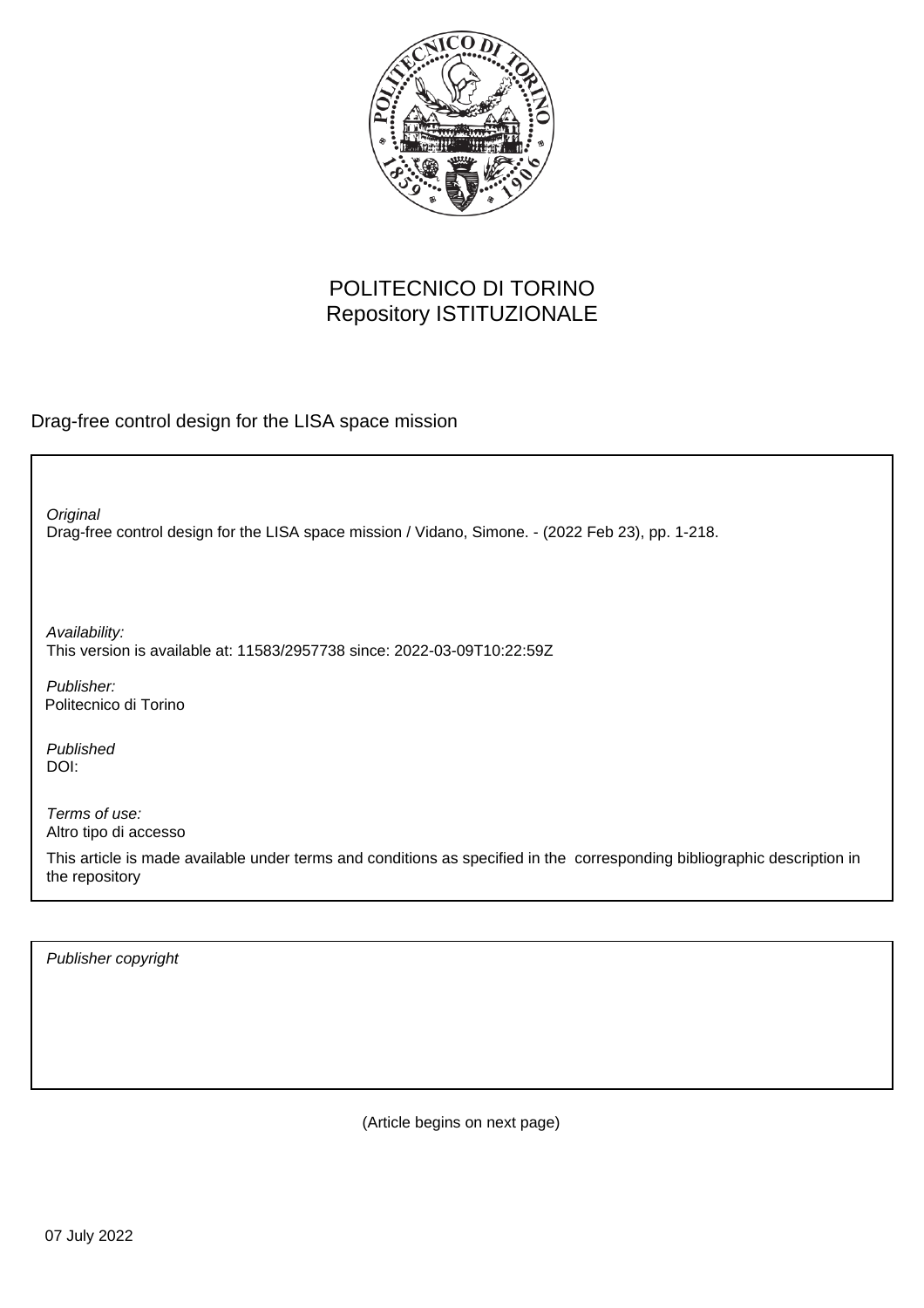## **Abstract**

In this thesis, the drag-free control design for the space mission Laser Interferometer Space Antenna (LISA) of the European Space Agency (ESA) is addressed. LISA will be a space-based gravitational wave observatory, which launch is scheduled for 2034. The gravitational waves are undulatory perturbations of the space-time grid that are generated by some astrophysical phenomena (i.e., merging black holes). They can be detected by measuring the relative distance variations, by means of a laser interferometer, between two free falling bodies (called test-masses) located at far distance. The current LISA concept consists of a constellation of three spacecraft travelling on different inclined heliocentric orbits, resulting in a Sun-facing spinning triangle with an average side length of  $2.5 \cdot 10^9$  m. Each spacecraft carries two moving optical assemblies, each of which is composed by a telescope, an optical bench for the laser interferometry and an electrostatic suspension system. Two suspended cubic test-masses, used to perform the scientific experiment, are located inside the electrostatic suspensions. Therefore, a single LISA spacecraft is a multi-body system characterized by 20 degrees of freedom (DoF).

In view of the mission preparation, ESA started several feasibility studies and, in particular, one regarding the DFACS (Drag Free and Attitude Control System) to understand if the current spacecraft concept can be compliant with the expected functional and performance requirements. The DFACS clearly plays a key role in the mission, since it makes the test-masses move in free falling conditions, thus allowing detection/measurement of gravitational waves. However, its design is challenging, due to the complexity of the system, the relatively high sensing and actuation noises and the strict performance requirements that have been established by ESA. To the best of the Author's knowledge, no exhaustive solutions to the LISA DFACS problem are available in the literature. Therefore, the main goal of this thesis was to develop a DFACS for the LISA mission, able to meet the mission performance requirements and eventually the best performance achievable. To meet this goal, the following activities were carried out: i) literature review to find useful information for the control system design to be integrated with the design inputs ii) development of nonlinear, linearized and decoupled models for the spacecraft multibody dynamics, iii) design of a robust high-performance controller for the science phase, iv) realization of a simulation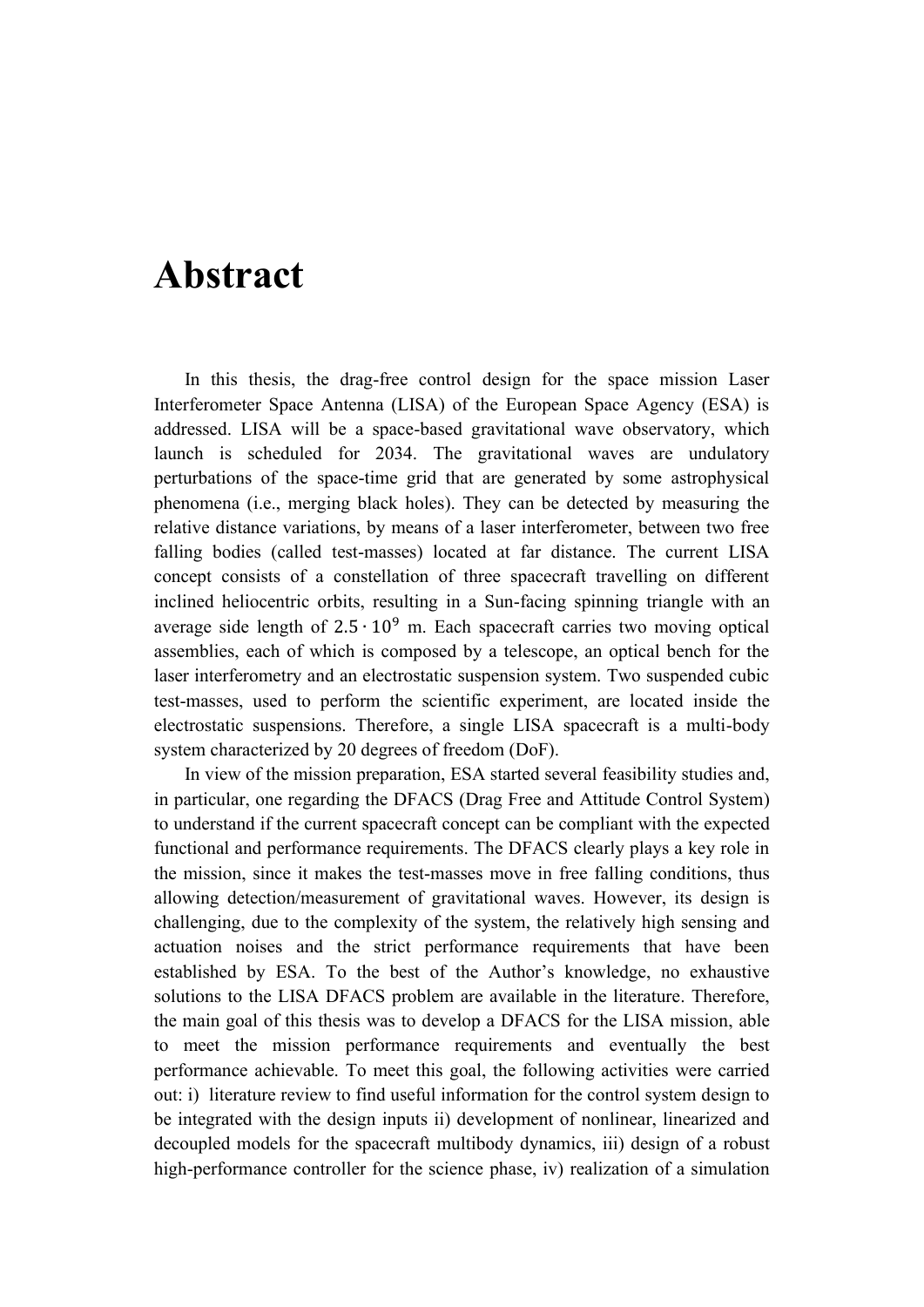environment, v) assessment of the requirements, parametric and disturbance ranges that affect the control performance, vi) identify potential flaws to be investigated or improved in future studies.

In the present thesis, some basic concepts about the gravitational wave observatories are initially recalled. Then, the LISA system is described by merging the LISA literature with the ESA design inputs to have useful information to be used for the control design (i.e., plant, actuators, sensors, and disturbance characteristics). After the introduction, a nonlinear model of the LISA spacecraft dynamics is derived and validated in simulation. It may be noted that deriving such a model is in general a difficult task since, as mentioned above, a LISA spacecraft is a multibody system with 20 coupled degrees of freedom. To the best of the Author's knowledge, the model proposed in this thesis is the first analytical nonlinear model of the LISA spacecraft available in the literature. It describes the relevant dynamics and it is a fundamental tool for control design (via linearization), analysis and simulation. Afterwards, linearization around the drag-free working point and the decoupling analysis are performed. The LISA plant has 18 inputs, 17 outputs and is unstable. According to the decoupling analysis, it can be fully decoupled. However, standard decoupling approaches, like those based on a pseudoinverse of the lower half of the B matrix of the state space model, do not consider actuation constraints (i.e., acting on certain states only with specific actuators as required by some LISA functional requirements). To overcome this issue, a novel decoupling method able to deal with the actuation constraints is presented. This method consists in performing a constrained inversion of the lower half of the B matrix of the state space model, by solving an optimization problem. Constraints on the coefficients of the decoupling matrix are set, while the inversion error with respect to the nominal pseudoinverse is minimized in the objective function. However, even though the constrained inversion provides a decoupling able to deal with the actuation constraints, it introduces an inversion error and consequently it leaves some residual couplings that could affect the stability of the closed loop control system. The problem is investigated theoretically and a sufficient condition for the asymptotic stability of the closed loop system is found. The proposed method is general and can provide a decoupling matrix that satisfies the actuation constraints and minimizes the residual couplings, thus allowing the possibility to have a decoupled control architecture with a parallel of SISO controllers and to use only specific actuators to control certain states.

After the modelling activities, DFACS control design is carried out. When the system enters the Drag-Free mode, the task is to control all the 20 degrees of freedom simultaneously. In this phase, it is mandatory to compensate for all the possible disturbances and guarantee the free fall condition of the two test-masses on board. All the spectral densities of the output signals are subject to strict performance requirements at nanoscopic and microscopic scale. As remarked above, control of such a system is a challenging problem and no exhaustive solutions were available before the work presented in this thesis. At the time of